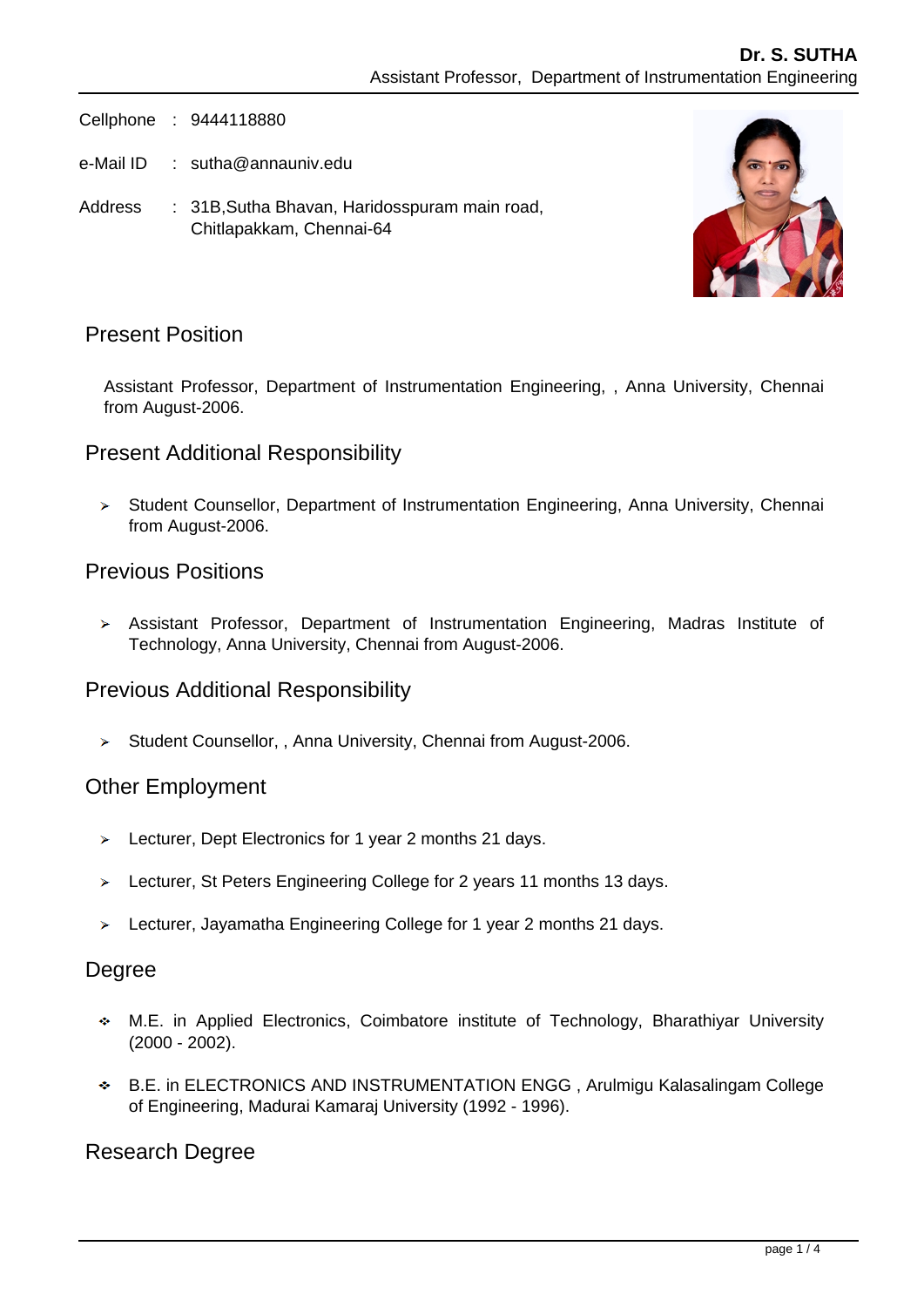Ph.D. in Fault tolerant control from Faculty of Information and communication Engg., MIT Campus, Anna University (2006 - 2011). Title: Multi-objective reconfigurable control schemes for MIMO system.

## Area of Specialisation

> Modeling and control

# Membership in Professional Organization

 $\blacktriangleright$  International of Society of Automation

# Research Guidance

Number of Ph.D Scholars Guiding : 1 Number of M.E./ M.Tech. Projects : 12 Guided Number of M.E./ M.Tech. Projects : 1 **Guiding** 

# Papers Published in Journals

Research Papers Published in International Journals : 8 Research Papers Published in National Journals : 0

- 1. Sutha S and Thyagarajan T, " Multi-objective reconfigurable controller design for three-tank system using parametric eigenstructure assignment", Control and Intelligent Systems, published by Acta press. Vol. 39, Issue 1, pp. 12 to 22 (2011).
- 2. Sutha S and Thyagarajan T, " Multi-objective dynamic state and output feedback controllers for MIMO system using evolutionary algorithm and eigenstructure assignment", International Journal of Advanced Mechatronic Systems, published by Inderscience. Vol. 3, Issue 2, pp. 129 to 138 (2011).
- 3. Sutha S Lavanya S and Thyagarajan T, "Multi-objective reconfigurable output feedback controller for MIMO system using MOEAs", International Journal of Chemical Engineering Communications, published by Taylors and Francis. Vol. 199, Issue 9, pp. 1125-1143 (2012).
- 4. K Manickavasagam,S. Sutha,K. Kamalanand, " An Automated system based on 2D emperical mode decomposition and k-means clustering for classification of Plasmodium speciesin thin blood smear images", BMC Infectious Deseases, published by BioMed central. Vol. 14, pp. 13 (2014).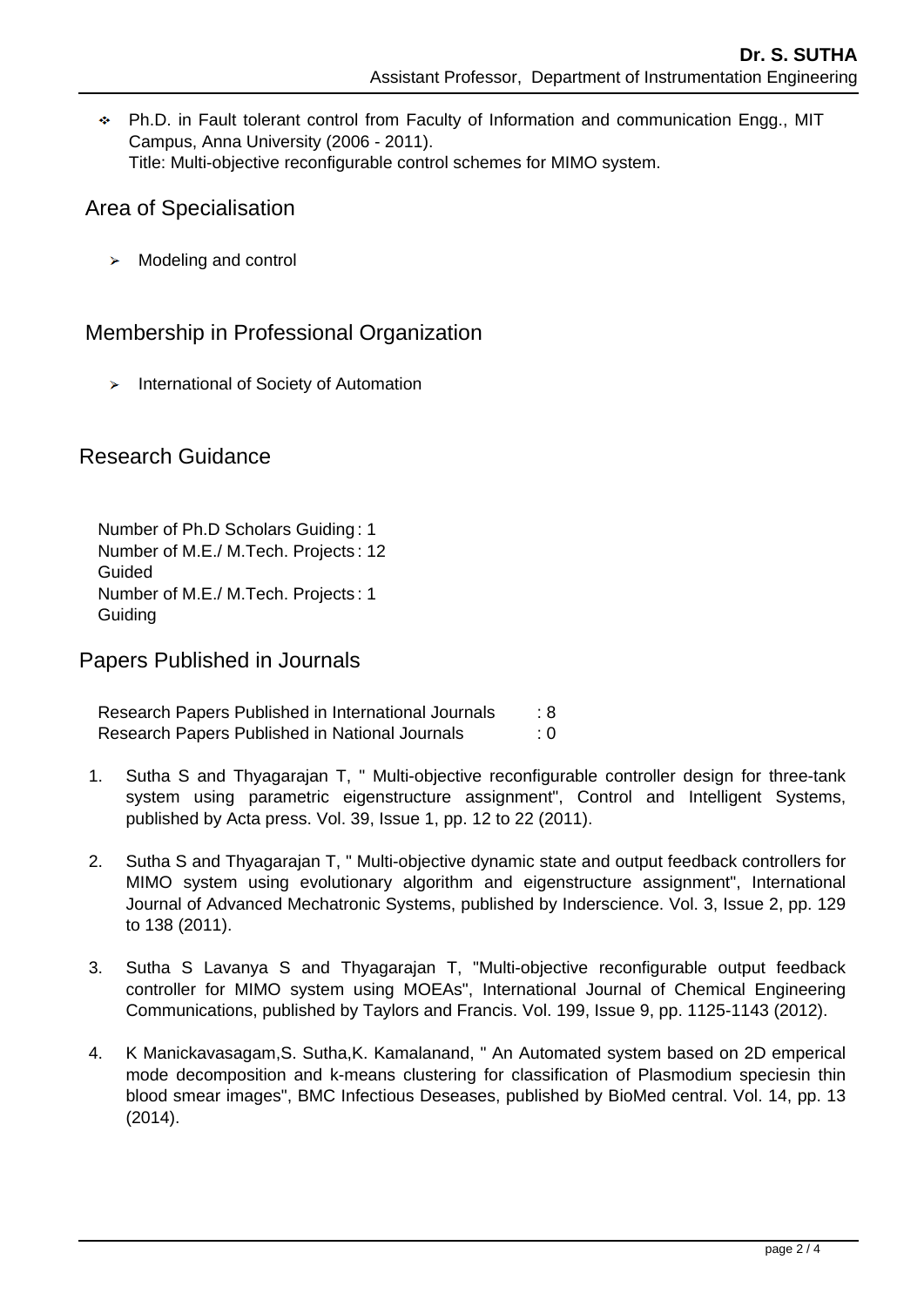- 5. K Manickavasagam,S. Sutha,K. Kamalanand, "Development of systems for classifications of different plasmodium species in thin blodd smear microscopic images ", Journal of Advanced Microscopic research, published by American Scientific Publishers. Vol. 9, Issue 2, pp. 86-92 (2014).
- 6. A Manonmani1, T Thyagarajan, M Elango and S Sutha, " Modelling and control of greenhouse system using neural networks", Transactions of the Institute of Measurement and Control 1–12, published by SAGE Journals . pp. 1-12 (2016).
- 7. A Manonmani1, T Thyagarajan, S Sutha,V Gayathri, "Design of Soft Computing based Optimal PI controller for Green house system", Circuits and Systems, published by Scientific Research Publishing. Vol. 7, Issue 11, pp. 3431-3447 (2016).
- 8. A. Manonmani / T. Thyagarajan / S. Sutha, " Evolutionary Algorithm-Based Multi-objective Control Scheme for Food Drying Process", International Journal of Food Engineering, published by DE GRUYTER. Vol. 13, Issue 1, (2017).

## Papers Presented in Programmes

Research Papers Presented in International Programmes : 3 Research Papers Presented in National Programmes : 0

- 1. Sutha S and Thyagarajan, "Design of reconfigurable controller against actuator failure for a three-tank using Eigenstructure assignment technique" presented in a International level conference on TIMA, organised by Dept of Instrumentation Engg MIT Campus Anna University, India from 04-Jan-2009 to 06-Jan-2009.
- 2. "Eigenstructure assignment based multi-objective dynamic state feedback controller for MIMO system using NSGA- II" presented in a International level conference on ICMIC, organised by Okayama University, Japan from 17-Jul-2010 to 19-Jul-2010.
- 3. S. Nambi Narayanan ,G. Divya , Dr.S.Sutha (Assistant Professor), "Development of Nonlinear Models for Human Heart" presented in a International level conference on TIMA-2017, organised by MIT, Anna University, India from 06-Jan-2017 to 08-Jan-2017.

## Programme Organized

- 1. Coordinator, National level Short Course on "IC 1002 Adaptive Control " from 03-May-2010 to 09-May-2010.
- 2. Coordinator, National level Short Course on "Digital Control System" from 02-Dec-2013 to 08-Dec-2013.
- 3. Coordinator, National level Short Course on "Advanced Control System " from 25-May-2015 to 31-May-2015.
- 4. Coordinator, National level workshop on "Trends in Intelligent Instrumentation " from 26-Aug-2016 to 27-Aug-2016.
- 5. Co \_Ordinator, International level workshop on "Advanced Process Control" from 06-Jan-2017 to 08-Jan-2017.